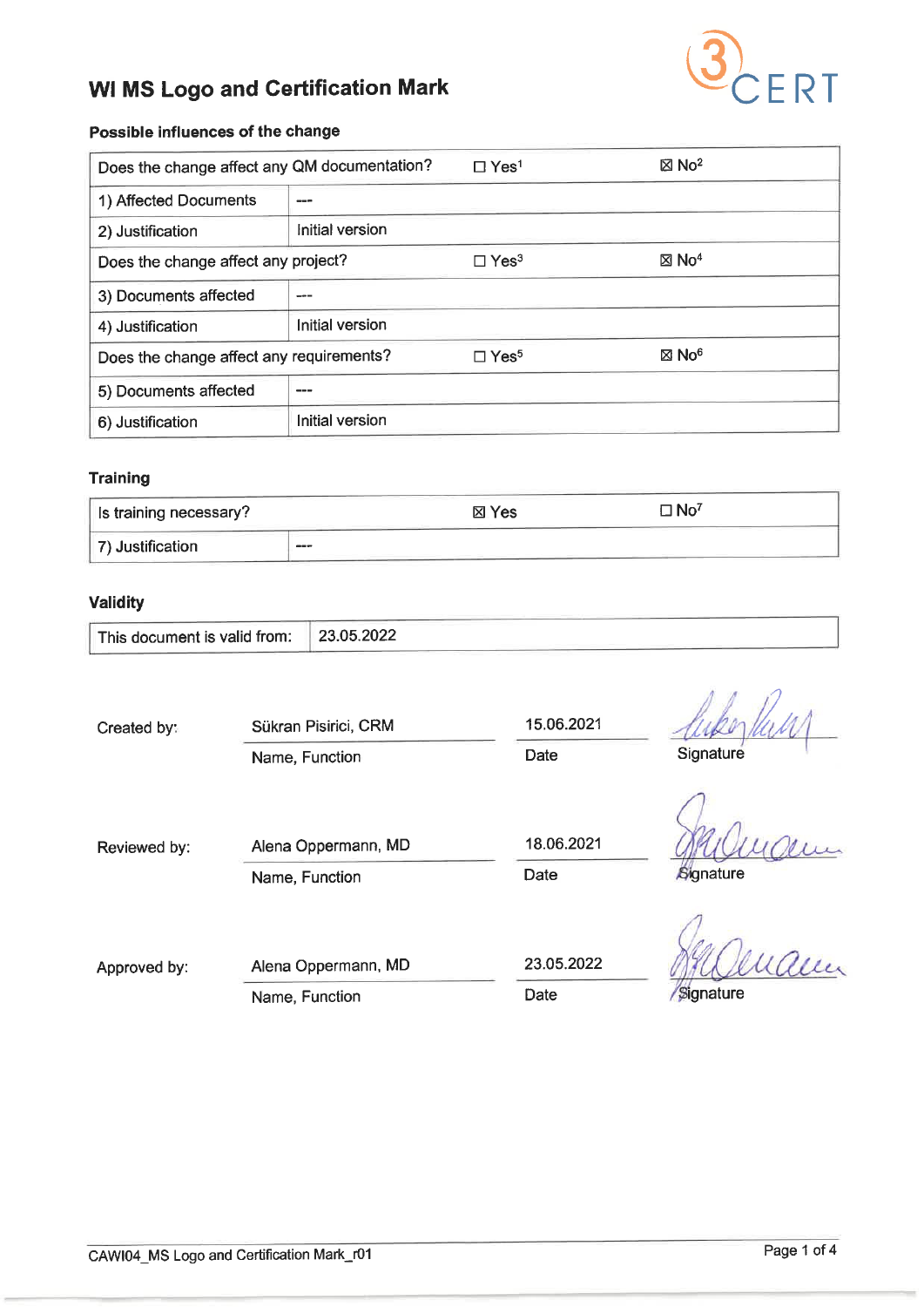

## **Table of contents**

| $2^{\circ}$    |       |  |  |  |
|----------------|-------|--|--|--|
| 3              |       |  |  |  |
|                | 3.1.1 |  |  |  |
|                |       |  |  |  |
|                |       |  |  |  |
|                |       |  |  |  |
| 5              |       |  |  |  |
| 6              |       |  |  |  |
| 7 <sup>7</sup> |       |  |  |  |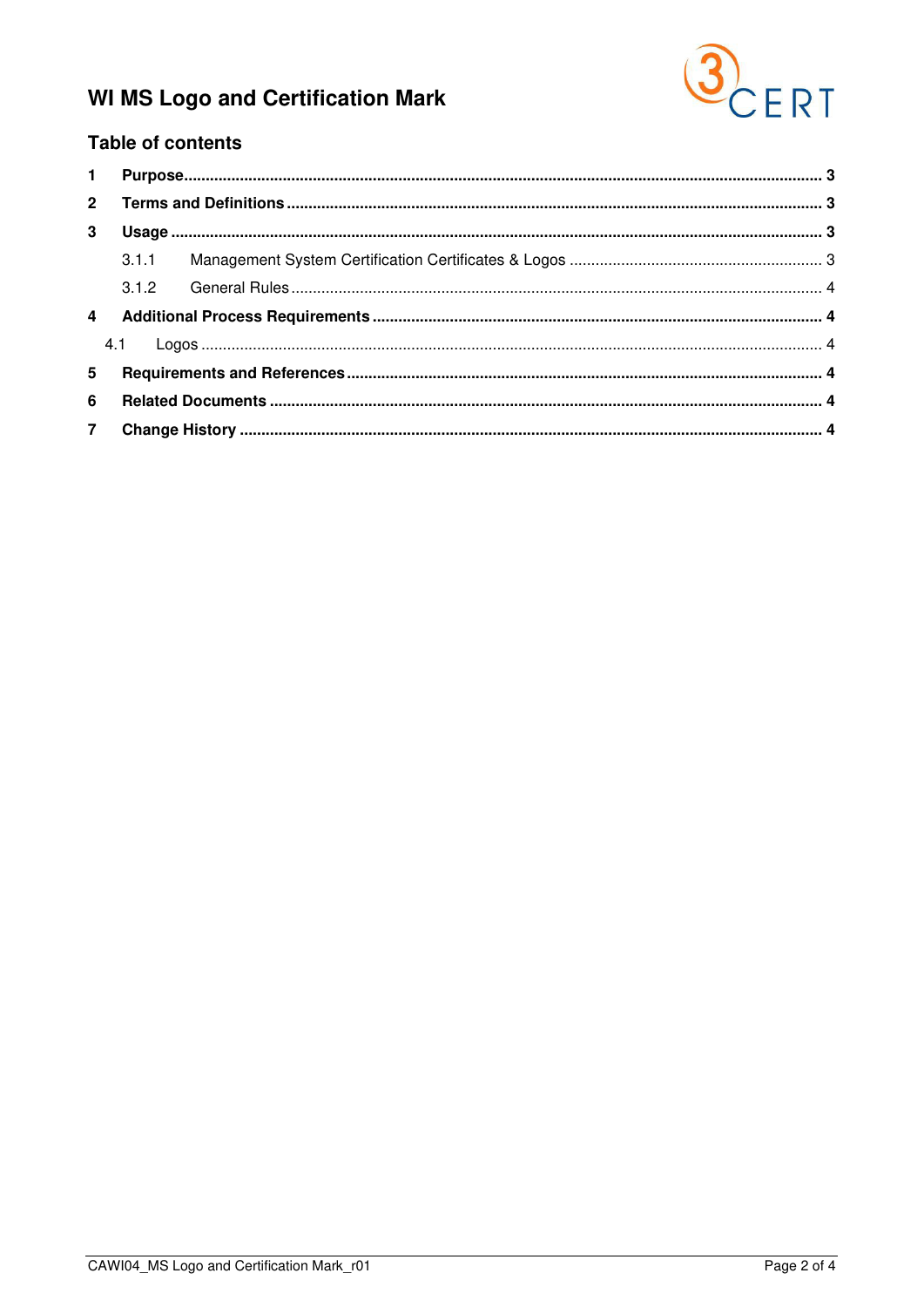

## <span id="page-2-0"></span>**1 Purpose**

The purpose of this WI is to control the proper use of issued certificate and brands in accordance with the requirements.

## <span id="page-2-1"></span>**2 Terms and Definitions**

| <b>Abbreviation/Term</b> | <b>Definition</b>                                                                                                                                                                                                   |
|--------------------------|---------------------------------------------------------------------------------------------------------------------------------------------------------------------------------------------------------------------|
| Logo                     | The symbol 3cert uses to promote its name.                                                                                                                                                                          |
| <b>Brand</b>             | A symbol used by 3cert to indicate the certification status of the companies that<br>it certifies. The brand is created under the logo by writing the certification scope<br>and the corresponding standard number. |

## <span id="page-2-2"></span>**3 Usage**

### <span id="page-2-3"></span>**3.1.1 Management System Certification Certificates & Logos**

Upon successful completion of the certification process, 3cert issues a certificate containing the application standard, location, denomination, and standard details. This certificate, 3cert logo and accreditation body logo are subject to the following conditions.

- The client has the right to use certificates and/or logos on promotional materials, correspondence and advertisements with the condition to strictly adhere to the scope and location conditions on the certificate. Accreditation body logo cannot be used on vehicles, flags, buildings, business cards.
- Printed documents should only be prepared on the basis of the company's certified management system. It should not misrepresent the certification process by evoking the product or service certificate.
- No logos on the primary packaging of the product or reference to the management system document shall be found. It is possible to use it on the second package (parcel etc.) with the necessary explanations. (E.g. manufactured at ISO 13485 certified company XXXX)
- Upon condition that surveillance audits are successfully completed, management system certification is valid for three years. Logos can be used as long as the certificate is valid. If the company's certificate is cancelled or the accreditation of the 3cert is revoked, the companies are obliged to stop using the logo.
- The management system certificate does not withhold the client from complying with legal requirements.
- The client must show the auditors the place where the logos are used during surveillance audits.
- 3cert logo can be used alone, accreditation agency logo is used together with 3cert logo.
- Logos are used in conjunction with client information.
- Logos are produced in such a way as to provide integrity on an increment of opposite color that can be explicitly selected.
- The logos must be of a size so that all features are visible in detail.
- The accreditation body's logo cannot be in a big or separate place from the 3cert logos.
- Guidelines and documents regarding the use of accreditation agency logos apply.
- 3cert Logos cannot be used on client test reports, calibration and inspection reports.

3cert audit team makes the necessary checks in terms of compliance with the IAF, Accreditation body guidelines and procedures related to the use of certificates, marks and logos during audits and records the results in the relevant part of the audit report. For this purpose, the audit team takes samples, takes pictures, when necessary, checks brochures, catalogues, business cards, advertising materials and products.

In case clients use the logo and certificates in contradiction to this procedure, 3cert defines and initiates necessary enforcements. This process can go from requesting corrective action from the client to legal appeals. Information regarding any kind of activity will be given the client in writing.

After the cancellation of the certification agreement, the client stops using the 3cert certificate and logos and returns the certificate to 3cert.